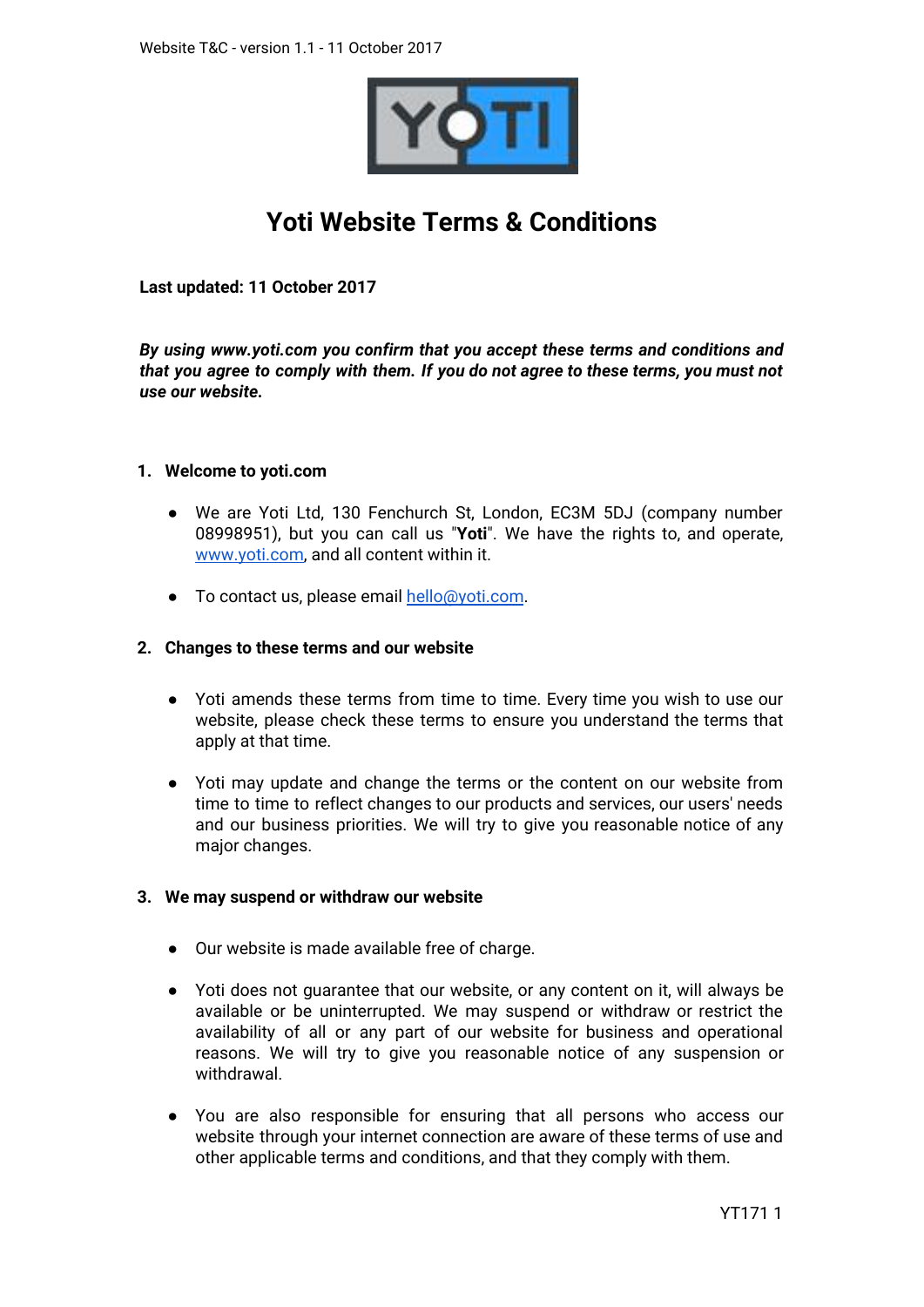## **4. How you may use material on our website**

- Yoti is the owner or the licensee of all intellectual property rights in our website, and in the material published on it. Those works are protected by copyright laws and treaties around the world. All such rights are reserved.
- Our status (and that of any identified contributors) as the authors of content on our website must always be acknowledged.
- You must not use any part of the content on the Yoti website for commercial purposes without obtaining a licence to do so from us or our licensors, or unless expressly permitted in an agreement you have with us.
- You may use the Yoti website only for lawful purposes. You may not use our website:
	- o In any way that breaches any applicable local, national or international law or regulation.
	- o In any way that is unlawful or fraudulent, or has any unlawful or fraudulent purpose or effect.
	- o For the purpose of harming or attempting to harm minors in any way.
	- o To transmit, or procure the sending of, any unsolicited or unauthorised advertising or promotional material or any other form of similar solicitation (spam).
	- o To knowingly transmit any data or send or upload any material, that contains viruses, Trojan horses, worms, time-bombs, keystroke loggers, spyware, adware or any other harmful programmes or similar computer code designed to adversely affect the operation of any computer software or hardware.
- You also agree:
	- o Not to access without authority, interfere with, damage or disrupt:
		- any part of our website;
		- any equipment or network on which our website is stored;
		- any software used in the provision of our website; or
		- any equipment or network or software owned or used by any third party; and
	- o Not to reverse engineer, modify, hack, decompile, copy or adapt any software or other code or scripts forming part of our website; and
	- o Not to use any spidering, crawling or similar applications on our website.

## **5. Information on this website**

● We make reasonable efforts to update the information on our website, but make no representations, warranties or guarantees, whether express or implied, that the content on our website is accurate, complete or up to date.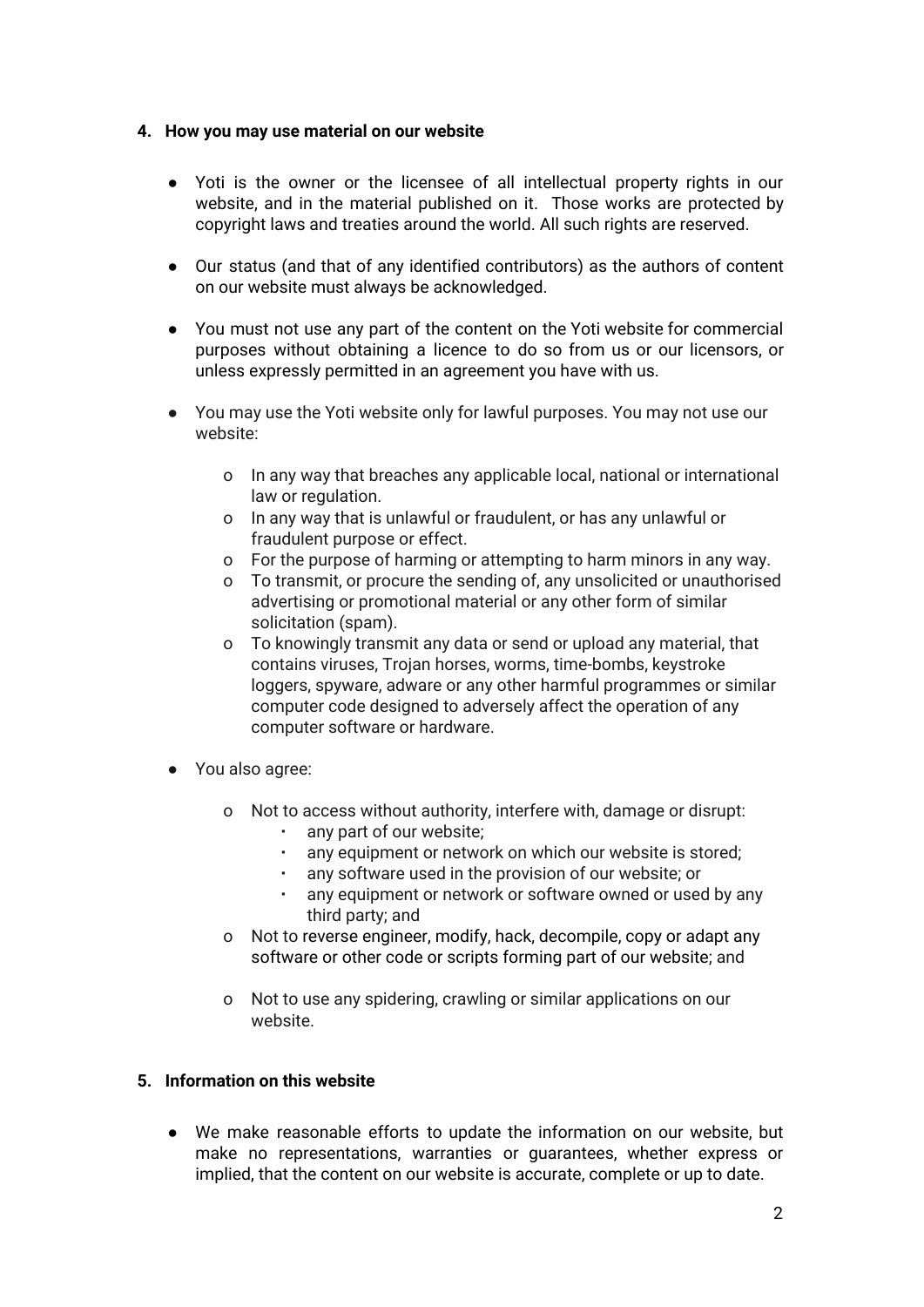● The content on our website is provided for general information only. It is not intended to amount to advice on which you should rely.

## **6. We are not responsible for websites we link to**

Where the Yoti website contains links to other websites and resources provided by third parties, these links are provided for your information only. Such links should not be interpreted as approval by us of those linked websites or information you may obtain from them. We have no control over the contents of those websites or resources.

## **7. Our responsibility for loss or damage suffered by you**

Whether you are a consumer or a organisation user:

- We do not exclude or limit in any way our liability to you where it would be unlawful to do so. This includes liability for death or personal injury caused by our negligence or the negligence of our employees, agents or subcontractors and for fraud or fraudulent misrepresentation.
- Different limitations and exclusions of liability will apply to liability arising as a result of the supply of any products or services to you, which will be set out in our Terms and Conditions applicable to those products or services.

If you are an organisation:

- We exclude all implied conditions, warranties, representations or other terms that may apply to our website or any content on it.
- We will not be liable to you for any loss or damage, whether in contract, tort (including negligence), breach of statutory duty, or otherwise, even if foreseeable, arising under or in connection with:
	- use of, or inability to use, our website; or
	- use of or reliance on any content displayed on our website.
	- In particular, we will not be liable for: loss of profits, sales, business or revenue; business interruption; loss of anticipated savings; loss of business opportunity, goodwill or reputation; or any indirect, consequential or incidental loss or damage.

If you are a consumer:

- Except as provided for by these or other terms and conditions accepted by you, you agree not to use our website for any commercial or business purposes, and we have no liability to you for any loss of profit, loss of business, business interruption, or loss of business opportunity.
- If defective digital content that we have supplied, damages a device or digital content belonging to you and this is caused by our failure to use reasonable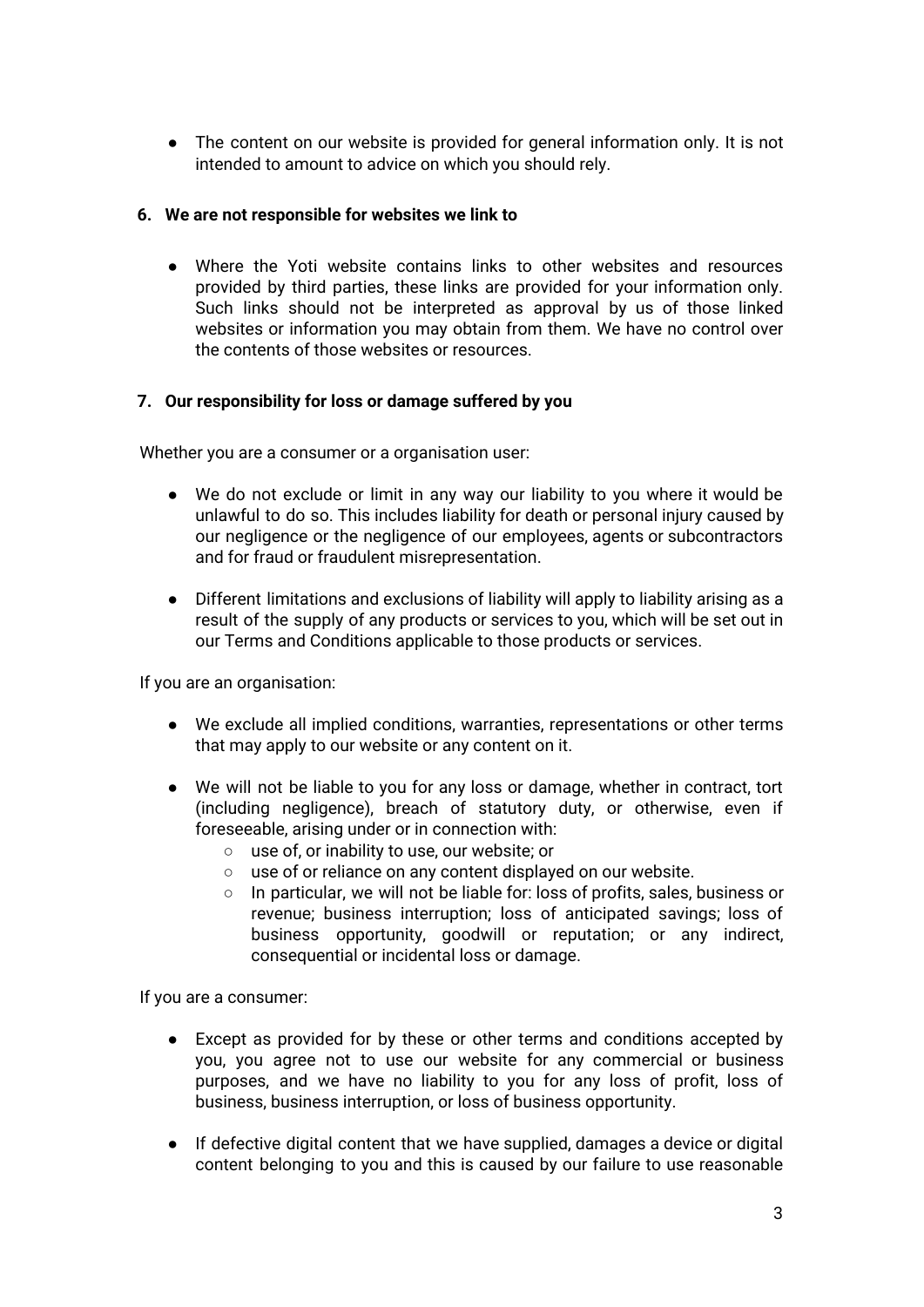care and skill, we will either repair the damage or pay you compensation. However, we will not be liable for damage that you could have avoided by following our advice to apply an update offered to you free of charge or for damage that was caused by you failing to correctly follow installation instructions or to have in place the minimum system requirements advised by us.

## **9. Viruses**

● We do not guarantee that our website will be secure or free from bugs or viruses. You are responsible for configuring your information technology, computer programmes and platform to access our website. You should use your own virus protection software.

## **10. Rules about linking to our website**

- You may link to our homepage, provided you do so in a way that is fair and legal and does not damage our reputation or take advantage of it.
- You must not establish a link in such a way as to suggest any form of association, approval or endorsement on our part where none exists.
- You must not establish a link to our website in any website that is not owned by you.
- Our website must not be framed on any other website, nor may you create a link to any part of our website other than the home page.
- We reserve the right to withdraw linking permission without notice.
- If you wish to link to or make any use of content on our website other than that set out above, please contact [hello@yoti.com](mailto:hello@yoti.com).

## **11. Which country's laws apply to any disputes?**

- If you are a consumer, please note that these terms of use, their subject matter and their formation, are governed by English law. You and we both agree that the courts of England and Wales will have exclusive jurisdiction.
- If you are a business, these terms of use, their subject matter and their formation (and any non-contractual disputes or claims) are governed by English law. We both agree to the exclusive jurisdiction of the courts of England and Wales.

#### **12. Our trademarks are registered**